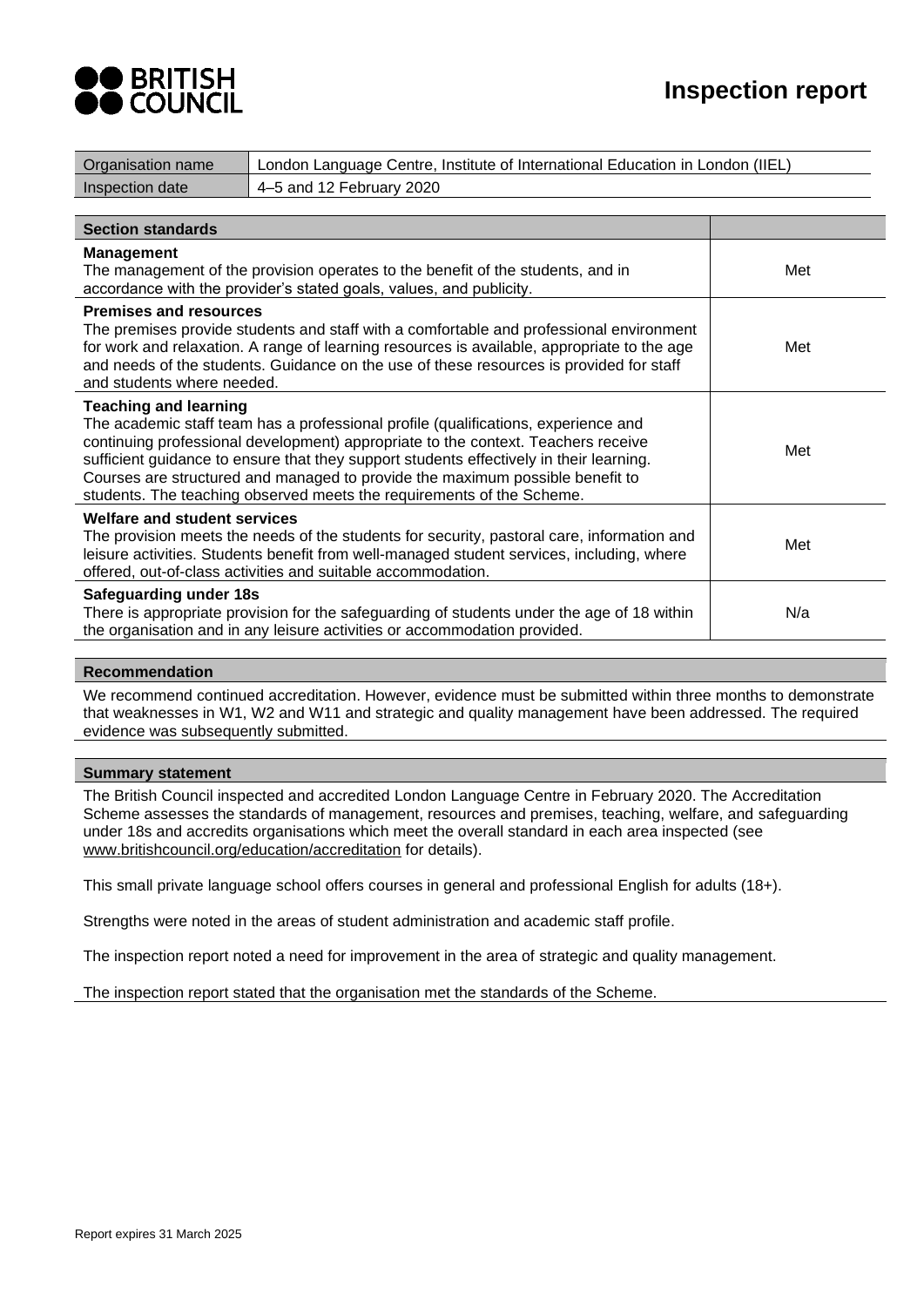## **Introduction**

The London Language Centre (LLC) forms part of the Institute of International Education in London (IIEL), which has its offices in Charlton House, Charlton, in the Royal Borough of Greenwich. The institute specialises in providing English language teaching that caters to the needs of Japanese nationals, many of whom are taking teacher training courses. LLC offers English courses in Charlton House and in the Nippon Club in Southwark, London, mainly to students studying on Teaching English to Young Learners (TEYL) and English for Japanese Language Teaching (EJLT) programmes. It also offers Japanese language courses.

Most of the school's current students already live in the UK, but homestay accommodation and a leisure programme are provided when requested.

The principal and the administrative co-ordinator have worked for the institute for some considerable time. The director of studies (DoS) was appointed in 2015.

The two inspectors visited the Charlton House premises for one and a half days. During this visit, they held meetings with the principal, the DoS and the co-ordinator. Both inspectors observed the lesson being taught by the DoS to the one student having English lessons during the days of the site visit. The inspectors spoke with the student and one of them visited a homestay used by the centre. In the following week, one of the inspectors spent half a day at the Nippon Club premises, where seven students were making presentations in English as part of a TEYL programme. The inspector viewed the premises, spoke with a Nippon Club office manager and held a focus group meeting with the students.

## **Address of main site/head office**

Charlton House, Charlton Road, Charlton, London SE7 8RE

## **Description of sites visited**

The IIEL offices are at Charlton House, Charlton, a Jacobean Grade 1 listed building owned by a charitable trust and set in a public park in Charlton village, about 15 minutes' walk from Charlton station. Year round the school occupies rooms on the first floor, comprising the principal's office, two classrooms, a small staff kitchen and an office for the administrative and teaching staff with a small library. Additional rooms are available from the trust when required. On the ground floor of the building, there is a public library, a café, and toilets, all of which can be used by the institute's staff and students.

The Nippon Club occupies office space on the ground floor of a large six-floor office block (Lavington Street, London SE1 0NZ). The building has a large communal entrance hall with reception desk. The Nippon Club has a small reception area and three classrooms. IIEL currently uses one of these rooms once a week to deliver a TEYL course. Students can use a kitchen and toilets shared by other offices on the ground floor.

| <b>Course profile</b>                                           |             | Year round  | <b>Vacation only</b> |      |
|-----------------------------------------------------------------|-------------|-------------|----------------------|------|
|                                                                 | <b>Run</b>  | Seen        | Run                  | Seen |
| General ELT for adults (18+)                                    | $\boxtimes$ |             |                      |      |
| General ELT for adults (18+) and young people (16+)             |             |             |                      |      |
| General ELT for juniors (under 18)                              |             |             |                      |      |
| English for academic purposes (excludes IELTS preparation)      |             |             |                      |      |
| English for specific purposes (includes English for Executives) |             |             |                      |      |
| Teacher development (excludes award-bearing courses)            | ⊠           | $\boxtimes$ | $\boxtimes$          |      |
| ESOL skills for life/for citizenship                            |             |             |                      |      |
| Other                                                           |             |             |                      |      |
|                                                                 |             |             |                      |      |

**Comments**

Year round, the school teaches English to Japanese students planning to become teachers of English to young learners in primary schools in Japan (TEYL). In the summer, an intensive version of this course is offered. TEYL courses integrate English language development with the theory and practice of teaching young learners. Courses are offered in English for Japanese language teaching (EJLT); this course has a separate component on English language development. Some classes are delivered as one-to-one lessons. Examination preparation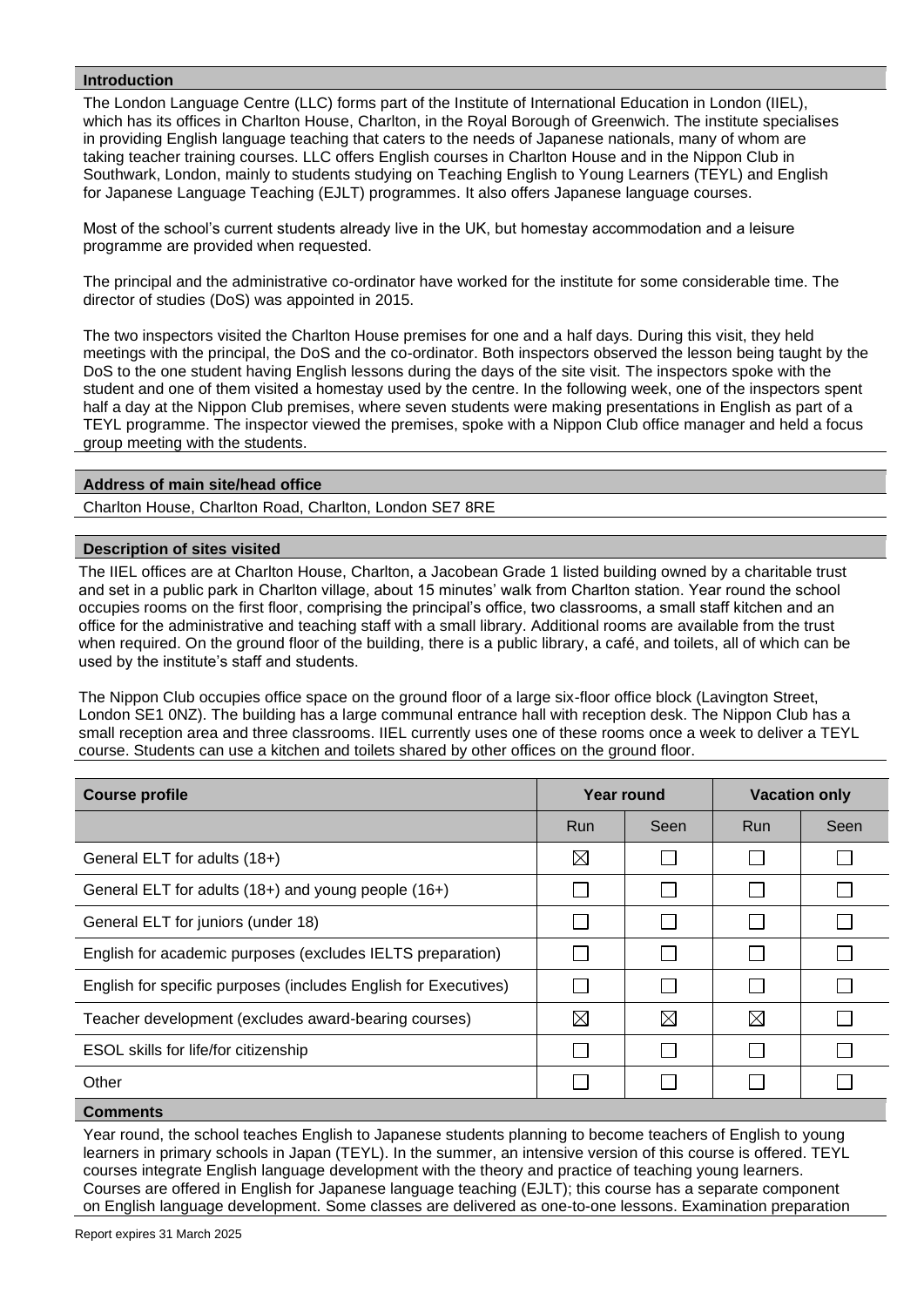courses are also offered, although these have not run for some time.

#### **Management profile**

The principal is assisted by the DoS, the co-ordinator, who has administrative, accommodation and welfare duties, and a teacher with responsibilities for Japanese language programmes.

#### **Accommodation profile**

Homestay accommodation is offered, but very few students on eligible provision take up this option. No students were staying in homestay accommodation during the inspection. Two homestays had been used within the last 12 months.

## **Summary of inspection findings**

#### **Management**

The provision meets the section standard and exceeds it in some respects. The management of the organisation operates to the benefit of its students and staff and largely in accordance with its goals and publicity. There are weaknesses in strategic and quality management, staff management and publicity. There is a need for improvement in S*trategic and quality management. Student administration* is an area of strength.

#### **Premises and resources**

The provision meets the section standard. The premises generally provide students and staff with a comfortable and professional environment for work and relaxation. The learning resources available are appropriate to the age and needs of the students. Guidance on the use of these resources is provided for staff and students where needed.

## **Teaching and learning**

The provision meets the section standard and exceeds it in some respects. The academic manager has a very good professional profile (qualifications, experience and continuing professional development) appropriate to the context. Teachers receive guidance to ensure that they support students effectively in their learning. Courses are structured and managed appropriately to the benefit of students. The teaching observed met the requirements of the Scheme. *Academic staff profile* is an area of strength.

#### **Welfare and student services**

The provision meets the section standard. The provision meets the needs of students for pastoral care, information and leisure activities. However, there are weaknesses in some aspects of security. Students benefit from wellmanaged student services, including suitable accommodation.

## **Safeguarding under 18s**

No students under the age of 18 are accepted.

## **Declaration of legal and regulatory compliance**

The items sampled were satisfactory.

## **Evidence**

## **Management**

| <b>Strategic and quality management</b>                                                                                                                                                        | Need for improvement |
|------------------------------------------------------------------------------------------------------------------------------------------------------------------------------------------------|----------------------|
| M1 There is a clear statement describing the goals and values of the organisation, which<br>is made known to all staff.                                                                        | Not met              |
| M2 The management has clear objectives for the future of the organisation and has<br>realistic plans to achieve them.                                                                          | Not met              |
| M3 There is a documented and clearly understood structure for the ELT operation. There<br>are sufficient staff to manage and deliver the provision, and to ensure continuity at all<br>times.  | Met                  |
| M4 There are effective channels of communication between all involved in the ELT<br>operation, and between the ELT operation and any wider organisation of which it is a part.                 | Met                  |
| M5 The provider regularly obtains and records feedback from students on all the services<br>offered. Feedback is circulated to relevant staff and appropriate action is taken and<br>recorded. | Met                  |
| M6 The provider regularly seeks and records feedback from all staff on the services<br>offered. Appropriate action is taken and recorded.                                                      | Met                  |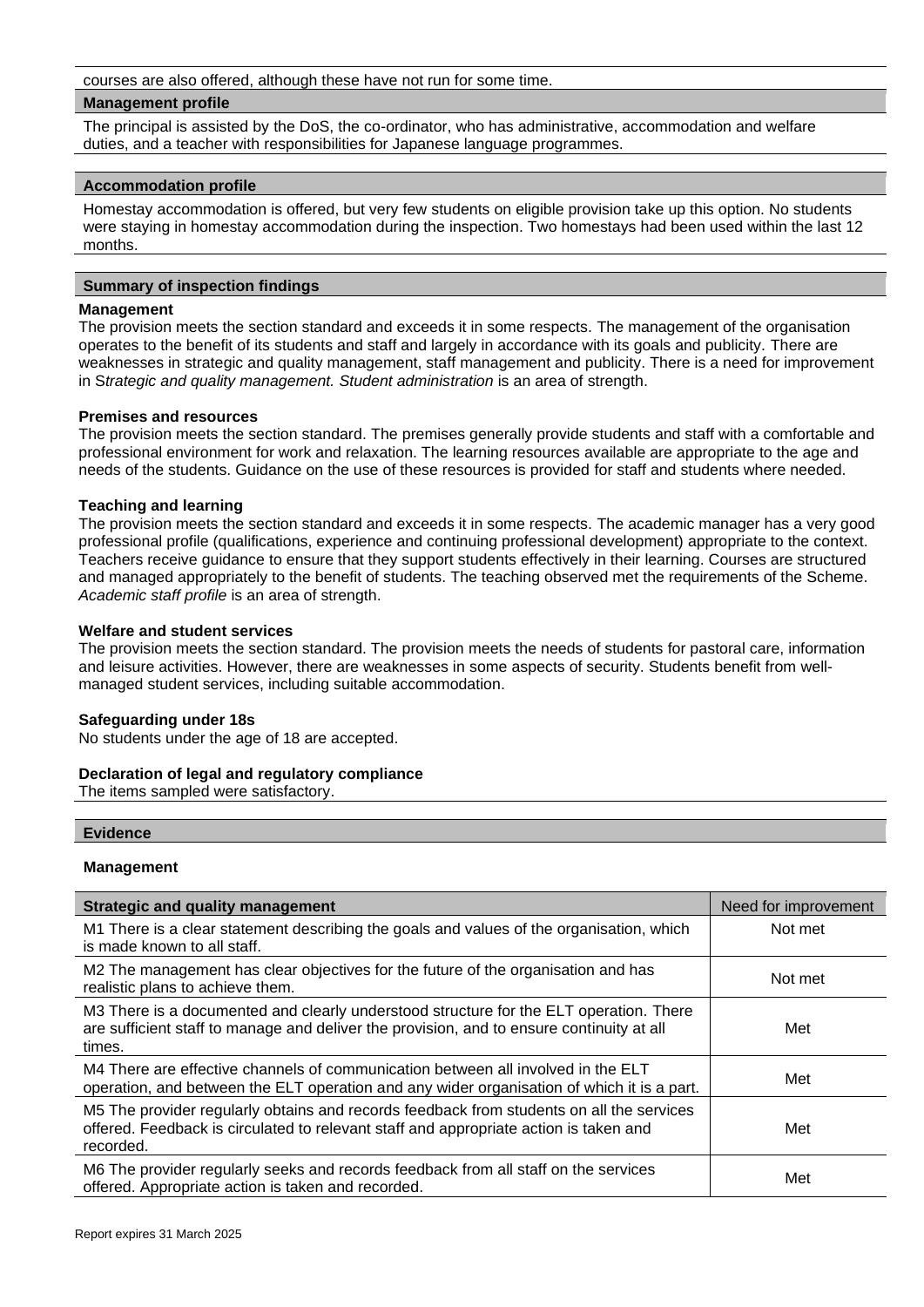M7 The provider reviews systems, processes and practices with a view to continuing Interprovider reviews systems, processes and practices with a view to community<br>improvement. Appropriate action is taken and recorded in an annual self-evaluation.

#### **Comments**

M1 Although there is a statement of the general aims of the organisation, the values of the organisation are not clearly expressed in the English version.

M2 The organisation plan does not include action steps or evidence of work being carried out towards achieving the stated objectives.

M7 The small number of action points from the last inspection have been addressed and a self-evaluation form had been submitted before this inspection. However, there are no formalised processes for systematically reviewing policies and processes.

| <b>Staff management and development</b>                                                                                                                                                 | Met     |
|-----------------------------------------------------------------------------------------------------------------------------------------------------------------------------------------|---------|
| M8 The provider implements appropriate human resources policies, which are made<br>known to staff.                                                                                      | Met     |
| M9 The provider specifies the duties of all staff working with ELT students, and regularly<br>reviews these.                                                                            | Met     |
| M10 There are effective procedures for the recruitment and selection of all staff.                                                                                                      | Met     |
| M11 There are effective induction procedures for all staff.                                                                                                                             | Met     |
| M12 There are effective procedures for monitoring and appraising all staff, and for<br>handling unsatisfactory performance or conduct. These procedures are made known to all<br>staff. | Not met |
| M13 There are effective procedures to ensure the continuing professional development of<br>all staff to meet the needs of the individual, the students and the organisation.            | Not met |
|                                                                                                                                                                                         |         |

## **Comments**

M12 Not all managers and administrators receive appraisals.

M13 Weekly academic tips are circulated to staff by the DoS. However, insufficient attention is paid to ensuring the continuing professional development of all staff, including managers and administrators.

| <b>Student administration</b>                                                                                                                                                                               | Area of strength |
|-------------------------------------------------------------------------------------------------------------------------------------------------------------------------------------------------------------|------------------|
| M14 Staff are helpful and courteous to students and their representatives, and provide<br>satisfactory levels of customer service.                                                                          | Strength         |
| M15 Students or their representatives receive sufficient information and advice on their<br>course choices before arrival and during their stay.                                                            | Strength         |
| M16 Staff carry out enrolment, cancellation and refund procedures efficiently, fairly, and<br>with appropriate sensitivity.                                                                                 | Met              |
| M17 There are effective systems in place to maintain accurate and up-to-date records of<br>student enrolment, payment and course details. These records are accessible at all times<br>to authorised staff. | Met              |
| M18 There are effective systems to maintain up-to-date and accessible records of local<br>contact details for students, and their designated emergency contacts.                                            | Met              |
| M19 There is a clear and effective policy on student attendance and punctuality that is<br>known to all staff and students and is applied consistently.                                                     | Strength         |
| M20 All staff and students are made aware of conditions and procedures under which a<br>student may be asked to leave the course.                                                                           | Met              |
| M21 All students and, where appropriate, group leaders and parents/legal guardians,<br>receive information in writing about how to make a complaint.                                                        | Met              |
|                                                                                                                                                                                                             |                  |

#### **Comments**

M14 Academic and administrative staff are very helpful and courteous to students, who praised the high level of service they receive.

M15 Comprehensive pre-course information is provided to students in Japanese and in English. Ongoing advice is also available to Japanese students in their first language and in English.

M19 Students receive very clear guidance about attendance and punctuality through different channels and any absences are followed up quickly and effectively.

| <b>Publicity</b>                                                                                                                                                                        | Met     |
|-----------------------------------------------------------------------------------------------------------------------------------------------------------------------------------------|---------|
| M22 All publicity and information is accurate, and gives rise to realistic expectations about<br>the premises, location, and the extent and availability of the services and resources. | Not met |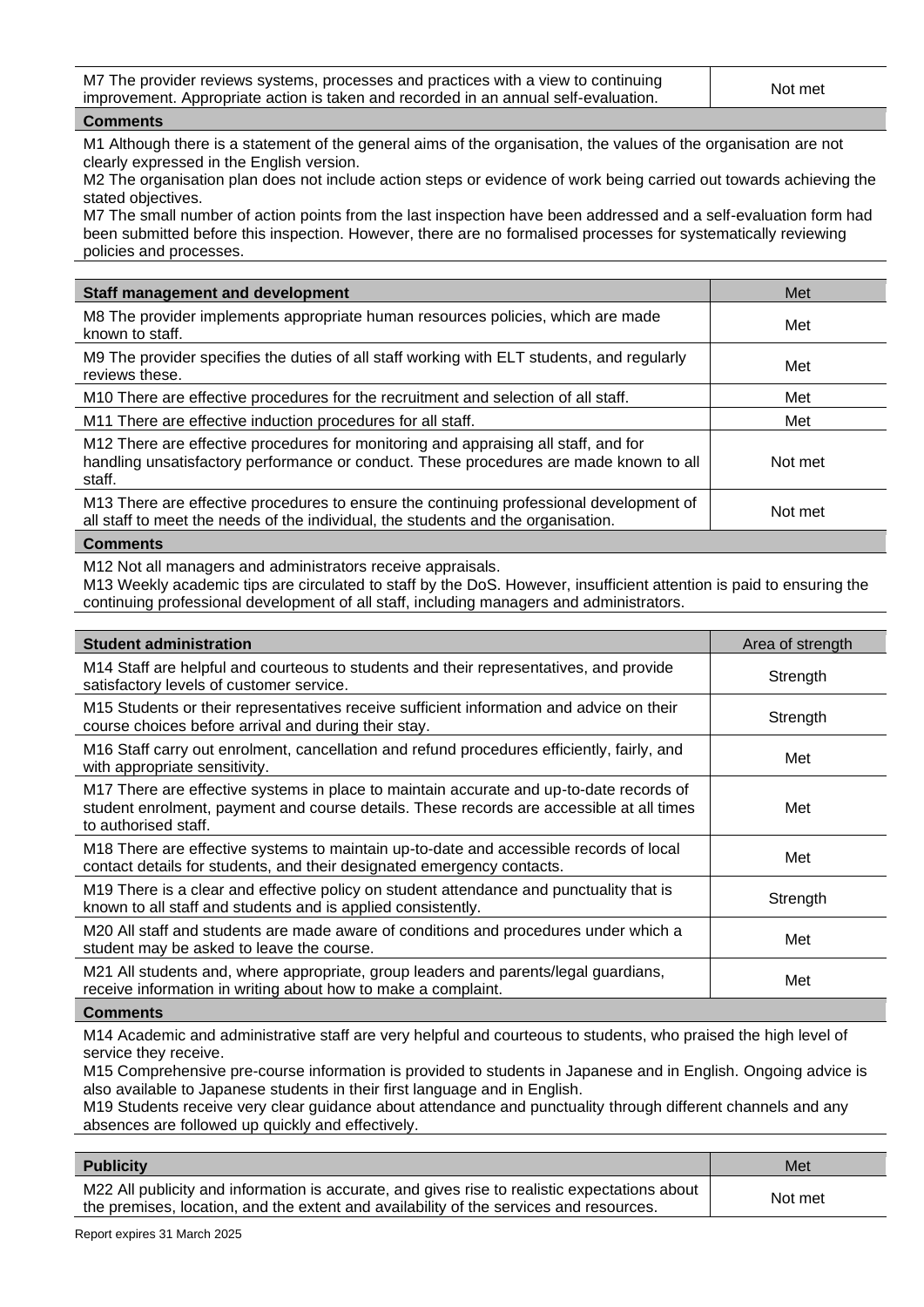| M23 All publicity and information about the provider and the services it offers is in clear,<br>accurate and accessible English.                                     | Met     |
|----------------------------------------------------------------------------------------------------------------------------------------------------------------------|---------|
| M24 Publicity gives clear, accurate and easy-to-find information on the courses.                                                                                     | Met     |
| M25 Publicity includes clear, accurate and easy-to-find information on costs.                                                                                        | Not met |
| M26 Publicity or other information made available before enrolment gives an accurate<br>description of the level of care and support given to any students under 18. | N/a     |
| M27 Publicity gives an accurate description of any accommodation offered.                                                                                            | Met     |
| M28 Descriptions of staff qualifications are accurate.                                                                                                               | Met     |
| M29 Claims to accreditation are in line with Scheme requirements.                                                                                                    | Not met |

## **Comments**

Most publicity is written in both Japanese and English and consists of a website, a prospectus and a downloadable English course brochure.

M22 The LLC brochure states that the courses are held in Greenwich, when they are based in Charlton, in the royal borough of Greenwich, and in Southwark. Course handbooks refer to a 'Graduate School' when courses are open to non-graduates.

M25 There is no mention in publicity of the costs of the multiple books that students need to buy to study on some courses.

M29 The website and the English course brochure claim that IIEL's London Language Centre is accredited by the British Council is inaccurate, as the Scheme does not accredit the Japanese language courses. The publicity was amended shortly after the inspection, and this is no longer a point to be addressed.

## **Premises and resources**

| <b>Premises and facilities</b>                                                                                                                                                | Met     |
|-------------------------------------------------------------------------------------------------------------------------------------------------------------------------------|---------|
| P1 Premises, including any external areas, are in a good state of repair, cleanliness and<br>decoration, and provide a comfortable environment for students and staff.        | Not met |
| P2 Classrooms and other learning areas provide a suitable study environment.                                                                                                  | Met     |
| P3 Students have adequate room and suitable facilities for relaxation and the<br>consumption of food.                                                                         | Met     |
| P4 Free drinking water is available. A choice of appropriate food at affordable prices is<br>available to students on site, if not available locally.                         | Met     |
| P5 There is adequate signage to buildings, routes, rooms and exits, and there are<br>facilities for the display of general information.                                       | Met     |
| P6 There is sufficient space for all staff, for meetings, relaxation and the storage of<br>personal possessions, and for teachers to carry out their preparation and marking. | Met     |
| Commonte                                                                                                                                                                      |         |

**Comments**

P1 The Charlton House building is set in attractive grounds; however, not all of the rooms are in a good state of repair and some are in need of redecoration. The Nippon club premises are well maintained.

| <b>Learning resources</b>                                                                                                                                                                                            | Met |
|----------------------------------------------------------------------------------------------------------------------------------------------------------------------------------------------------------------------|-----|
| P7 There are sufficient learning resources for the number of students enrolled,<br>appropriate to their age and the level, length and type of courses offered.                                                       | Met |
| P8 There are appropriate resources for teachers, which are adequate in number,<br>accessible, and well maintained and organised.                                                                                     | Met |
| P9 Any educational technology inside the classroom and elsewhere is well maintained<br>with adequate technical support. Staff receive appropriate training in using the available<br>technology to support learning. | Met |
| P10 Any facilities provided for additional or independent learning are appropriately<br>equipped and organised.                                                                                                      | Met |
| P11 Students receive guidance on the use of any resources provided for independent<br>learning.                                                                                                                      | Met |
| P12 There is a policy for the continuing review and development of teaching and learning<br>resources, and evidence of its implementation.                                                                           | Met |
| $P = 1$                                                                                                                                                                                                              |     |

**Comments**

P8 There is a wide range of supplementary materials for the use of trainees and teachers in LLC's library in Charlton House. Online resources and laptops are available for staff use.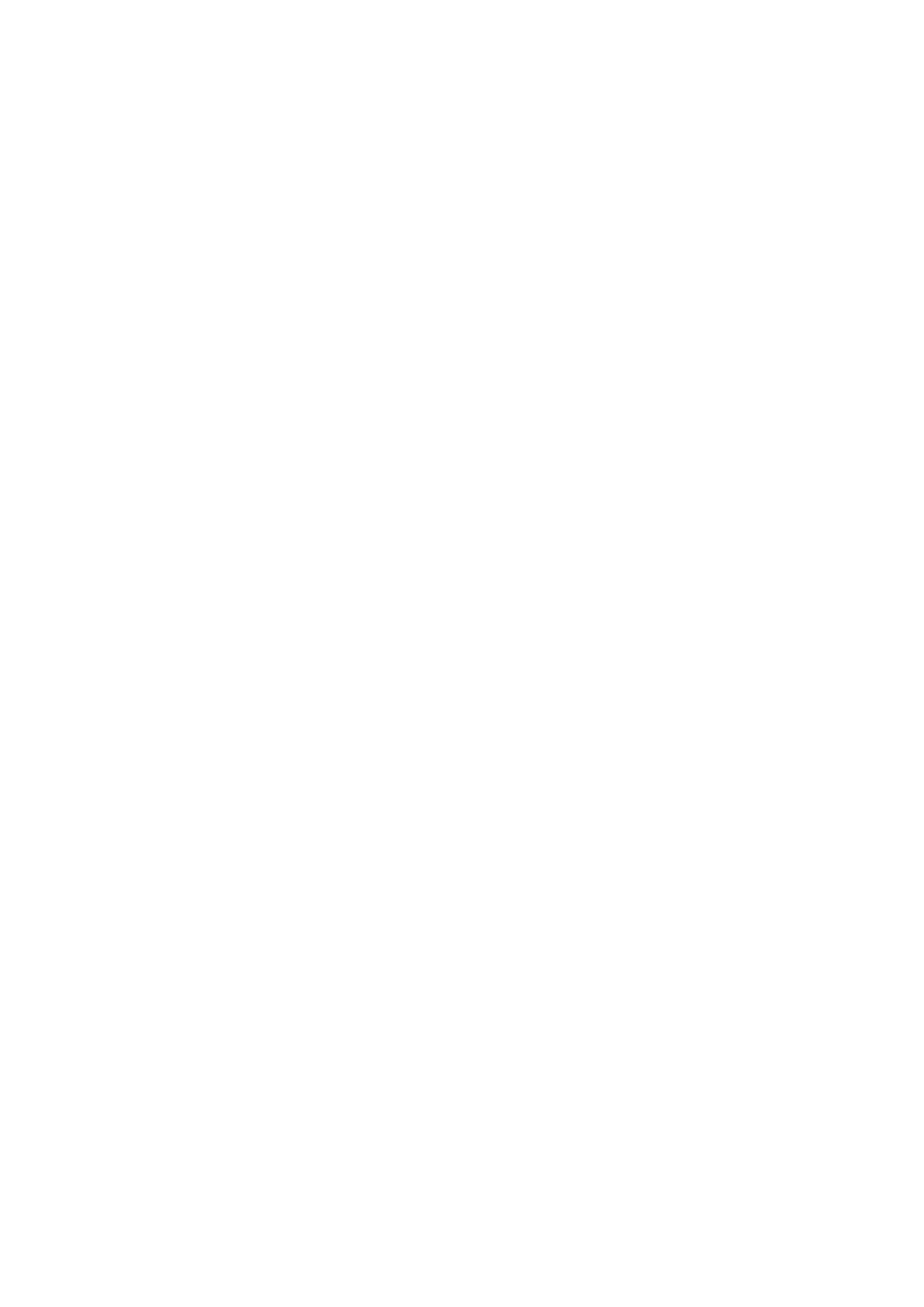## **Teaching and learning**

| <b>Academic staff profile</b>                                                                                                                          | Area of strength |
|--------------------------------------------------------------------------------------------------------------------------------------------------------|------------------|
| T1 All academic staff have a level of education normally represented by a Level 6<br>qualification on the Ofqual register of regulated qualifications. | Met              |
| T2 The teaching team has ELT/TESOL qualifications relevant to the courses they are<br>teaching.                                                        | Strength         |
| T3 The teaching team has a range of experience, knowledge and skills appropriate to the<br>courses offered and the needs of the learners.              | Met              |
| T4 The academic manager/academic management team has an appropriate professional<br>profile to provide academic leadership.                            | Strength         |
|                                                                                                                                                        |                  |

## **Comments**

T2 The sole English teacher (the DoS) is TEFLQ.

T4 The DoS has academic management experience in relevant contexts and, in addition to a diploma-level TESOL qualification, has a diploma in English language teaching management and an MA in education.

| <b>Academic management</b>                                                                                                                  | Met     |
|---------------------------------------------------------------------------------------------------------------------------------------------|---------|
| T5 Teachers are matched appropriately to courses.                                                                                           | Met     |
| T6 There are effective procedures for the appropriate timetabling of students, teachers,<br>courses and classrooms.                         | Met     |
| T7 There are formalised arrangements, satisfactory to students and staff, for covering for<br>absent teachers.                              | Met     |
| T8 Where enrolment is continuous, explicit attention is paid to all aspects of academic<br>management affected.                             | N/a     |
| T9 There are effective arrangements, led by an academic manager, to ensure appropriate<br>day-to-day guidance and support for all teachers. | Met     |
| T10 There are effective arrangements for the observation and monitoring of teachers'<br>performance by a TEFLQ academic manager.            | Not met |

## **Comments**

T10 Although the DoS has observed one of the other teachers on the TEYL course, who teaches in Japanese, he has not been formally observed himself for some considerable time.

| <b>Course design and implementation</b>                                                                                                                                                        | Met      |
|------------------------------------------------------------------------------------------------------------------------------------------------------------------------------------------------|----------|
| T11 Course design is based on stated principles. There is a coherent and appropriate<br>course structure described in writing for teachers' guidance.                                          | Met      |
| T12 Course design is regularly reviewed in light of the different and changing needs of<br>students and feedback from teachers and students.                                                   | Met      |
| T13 Written course outlines and intended learning outcomes, appropriate to the course<br>length and type, are available to students.                                                           | Met      |
| T14 Any activities additional to English classes, and which form part of the language<br>curriculum, encourage the acquisition of language and the development of relevant<br>language skills. | Met      |
| T15 Courses include study and learning strategies that support independent learning and<br>enable students to benefit from their programmes and continue their learning after the<br>course.   | Met      |
| T16 Courses include strategies which help students to develop their language skills<br>outside the classroom and benefit linguistically from their stay in the UK.                             | Strength |

## **Comments**

T16 Courses integrate strategies for students to develop their language skills outside the classroom, such as interviewing English speakers in the street and visiting primary schools and making presentations to children about aspects of Japanese culture. Students are also strongly encouraged to participate in cultural events organised for the public at Charlton House.

| Learner management                                                                       | Met |
|------------------------------------------------------------------------------------------|-----|
| T17 There are effective procedures for the correct placement of students, appropriate to | Met |
| their level and age.                                                                     |     |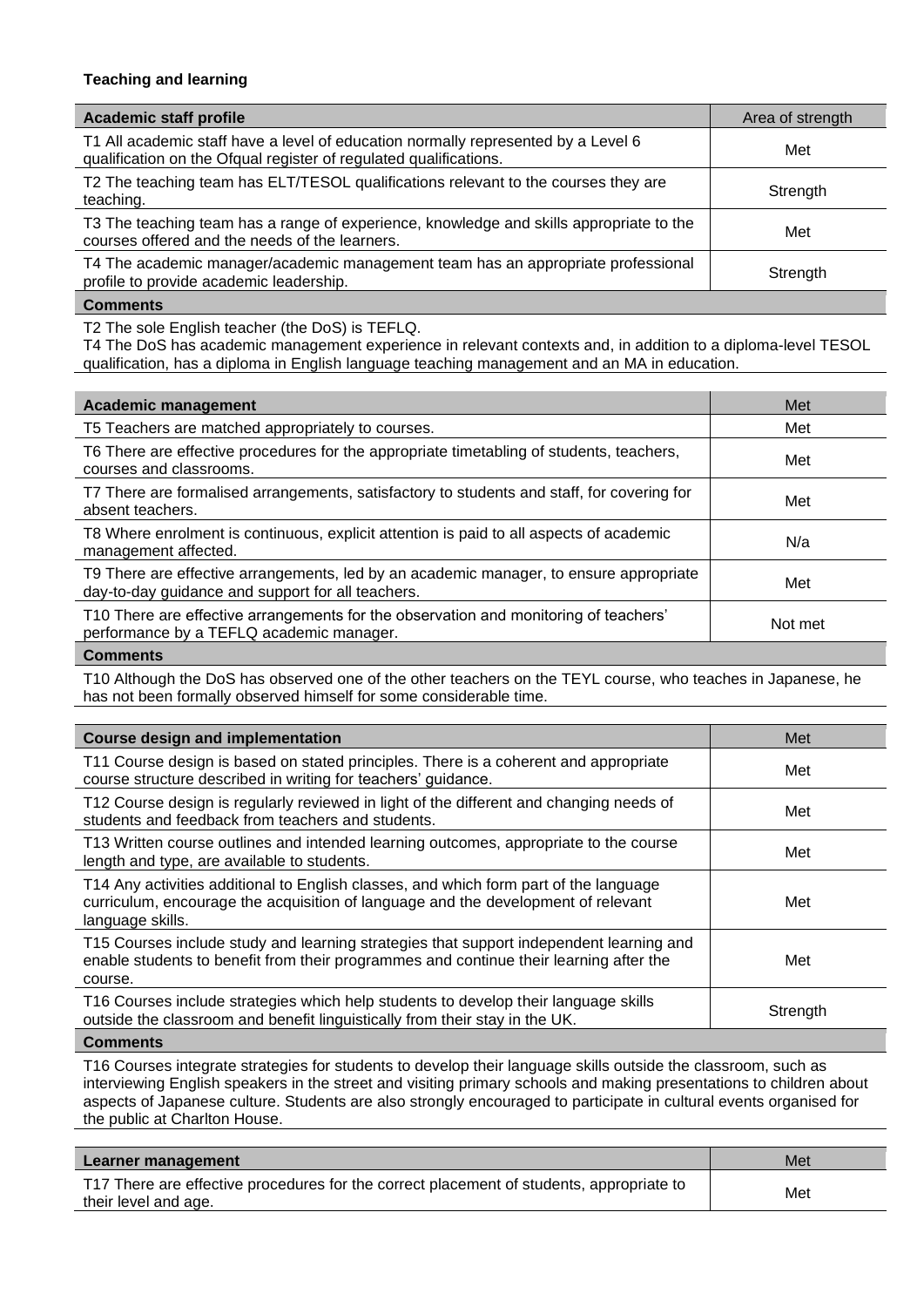| T18 There are effective procedures for evaluating, monitoring and recording students'<br>progress.                                       | Met |
|------------------------------------------------------------------------------------------------------------------------------------------|-----|
| T19 Students are provided with learning support and enabled to change courses or<br>classes where necessary.                             | Met |
| T20 Where relevant, students are guided to select the examinations and examination<br>training best suited to their needs and interests. | Met |
| T21 Academic reports are made available to students on request and, in the case of<br>under 18s, to their parents/guardians.             | Met |
| T22 Students wishing to progress to mainstream UK education have access to relevant<br>information and advice.                           | Met |
| <b>Comments</b>                                                                                                                          |     |

All criteria in this area are fully met.

#### **Classroom observation record**

| Number of teachers seen        |                                                                        |
|--------------------------------|------------------------------------------------------------------------|
| Number of observations         |                                                                        |
| Parts of programme(s) observed | One-to-one lesson about learning the phonemic script on a TEYL course. |
| <b>Comments</b>                |                                                                        |
| <b>None</b>                    |                                                                        |

None.

| <b>Teaching: classroom observation</b>                                                                                                                                                          | Met      |
|-------------------------------------------------------------------------------------------------------------------------------------------------------------------------------------------------|----------|
| T23 Teachers demonstrate sound knowledge and awareness of the use of English and<br>the linguistic systems underlying it, and provide appropriate models of both spoken and<br>written English. | Strength |
| T24 The content of the lessons shows that the course objectives, the learning needs and<br>cultural backgrounds of the students have been taken into account.                                   | Met      |
| T25 Lessons lead to relevant learning outcomes, made known to students and achieved<br>through a coherent sequence of activities.                                                               | Met      |
| T26 Teaching techniques are appropriate to the focus of the lesson and to the needs of<br>the group and individual learners.                                                                    | Met      |
| T27 Teachers promote learning by the effective management of the classroom<br>environment and resources.                                                                                        | Met      |
| T28 Students receive appropriate and timely feedback on their performance during the<br>lesson.                                                                                                 | Strength |
| T29 Lessons include activities to evaluate whether learning is taking place.                                                                                                                    | Met      |
| T30 Teachers demonstrate the ability to engage students and create a positive learning<br>atmosphere.                                                                                           | Strength |
| Comments                                                                                                                                                                                        |          |

T23 The teacher demonstrated a thorough knowledge of the linguistic systems of English and provided accurate and appropriate modelling linked to the use of the phonemic chart.

T24 The content of the lesson was in line with the course objectives and the typical pronunciation difficulties of Japanese learners.

T25 General learning outcomes were shared with the learner and lesson activities were generally suitably staged. T26 Teaching techniques were appropriate for a one-to-one lesson, although the student spent most of the segments observed identifying and repeating individual sounds and single words rather than speaking longer utterances.

T27 Appropriate use was made of a projector, a flipchart and the phonemic chart.

T28 Feedback was provided in a sensitive manner throughout the lesson, with the student given opportunities for self-correction.

T29 Learning was checked through short assessment activities.

T30 The teacher gave very clear instructions and the student was fully engaged throughout the lesson.

## **Classroom observation summary**

The teaching ranged from good or better to satisfactory against the criteria with most of it being satisfactory. The teacher showed a very good knowledge of the sound system of English and lesson objectives were in line with course aims. Very good feedback techniques were used and there was a positive learning atmosphere in the lesson. In the lesson segments observed, student utterances were largely limited to identifying and repeating sounds and single words. The teaching observed met the requirements of the Scheme.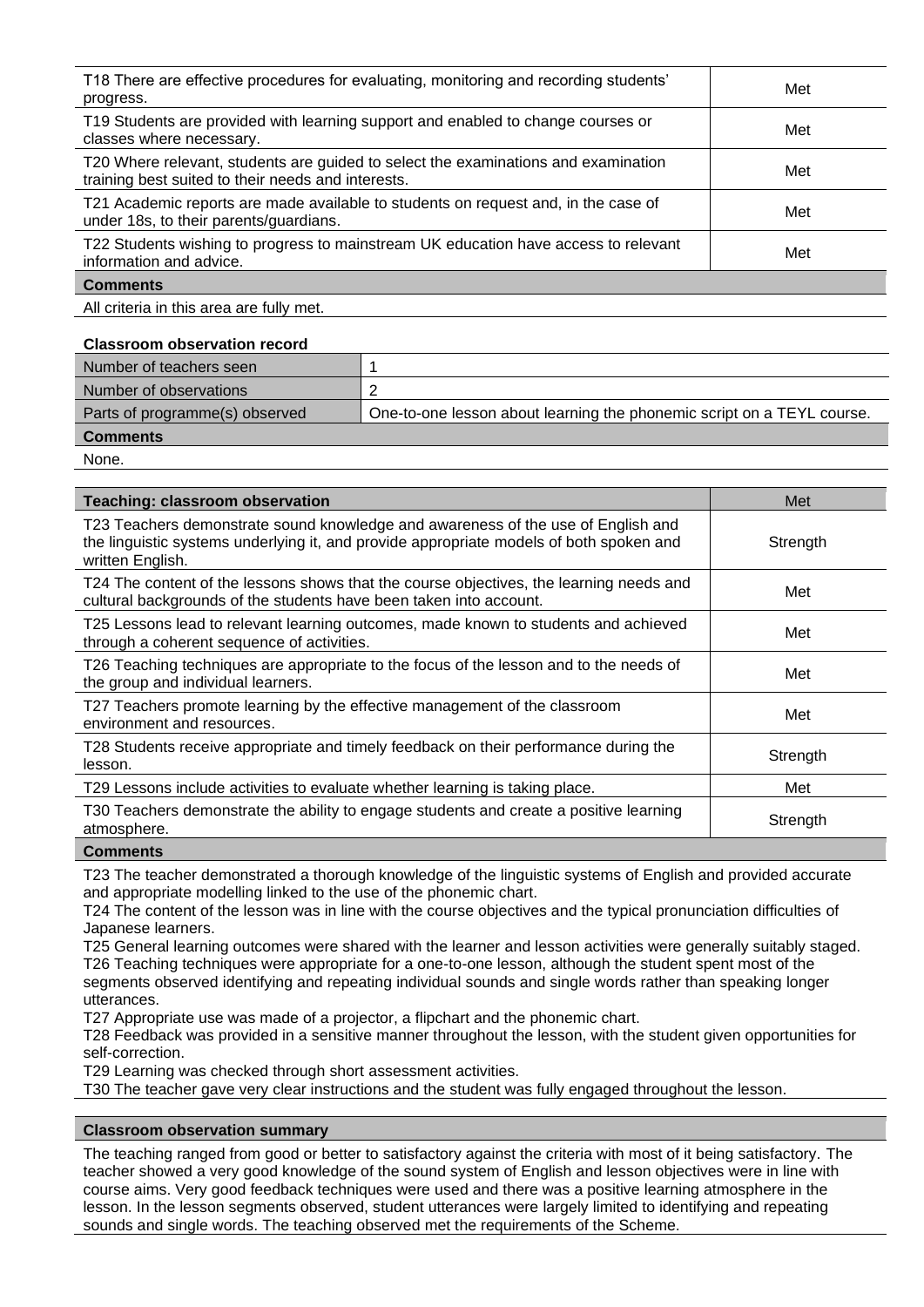## **Welfare and student services**

| <b>Care of students</b>                                                                                                                                                                                    | Met      |
|------------------------------------------------------------------------------------------------------------------------------------------------------------------------------------------------------------|----------|
| W1 Providers ensure the safety and security of students on their premises by measures<br>appropriate to their age and background, and the location.                                                        | Not met  |
| W2 There is a comprehensive plan to respond to any emergency. This plan is known to<br>all staff, and relevant elements are known to students.                                                             | Not met  |
| W3 Students receive pastoral care appropriate to their age, background and<br>circumstances. All staff and students know the name(s) of the person or people who deal<br>with students' personal problems. | Met      |
| W4 There are policies to promote tolerance and respect, and procedures for dealing with<br>any abusive behaviour. All staff and students are aware of these.                                               | Met      |
| W5 Where relevant, students receive a 24-hour emergency contact number for the<br>provider, in writing.                                                                                                    | Met      |
| W6 Students receive in advance information on the most appropriate forms of transport<br>between the point of entry to the UK and the provider or accommodation, including<br>approximate costs.           | Strength |
| W7 Students receive advice on relevant aspects of life in the UK.                                                                                                                                          | Strength |
| W8 Students have access to adequate health care provision.                                                                                                                                                 | Met      |
|                                                                                                                                                                                                            |          |

#### **Comments**

W1 Although Charlton House, which is open to the public at all times, and the Nippon Club have their own risk assessments and procedures in place, the school has not carried out its own assessments with regard to the safety and security of their students at either location.

W2 The school is not made aware of the site emergency plans in place at either location. They do not have their own plans in place.

W6 Very clear, detailed and personalised information is sent to students before arrival.

W7 The student handbook, which is available online in both English and Japanese before arrival, contains very full information on a range of relevant topics. Students also receive further information and handbooks during their inductions at the beginning of their courses.

| <b>Accommodation</b> (W9–W22 as applicable)                                                                                                                                        | Met      |
|------------------------------------------------------------------------------------------------------------------------------------------------------------------------------------|----------|
| All accommodation                                                                                                                                                                  |          |
| W9 Students have a comfortable living environment throughout their stay.                                                                                                           | Met      |
| W10 Arrangements for cleaning and laundry are satisfactory.                                                                                                                        | Met      |
| W11 A responsible representative inspects all accommodation (for safety and suitability)<br>before students are placed, and at least every two years after that.                   | Not met  |
| W12 Students receive written confirmation of accommodation booked, giving clear and<br>accurate information.                                                                       | Strength |
| W13 There are effective procedures for identifying and resolving any problems students<br>have with their accommodation.                                                           | Met      |
| W14 Accommodation providers receive written confirmation of the rules, terms and<br>conditions applied by the provider with respect to the provision of accommodation<br>services. | Met      |
| W15 Students receive meals as agreed; these offer a well-balanced diet, taking into<br>account any reasonable dietary requirements students may have.                              | Met      |
| Commonte                                                                                                                                                                           |          |

#### **Commen**

W11 Although homestays have been required to have a Gas Safe certificate before they can be accepted for hosting, they have not been required to renew this annually.

W12 Students are sent very full and informative profiles of their homestay host and household, with photographs of the house, and clear information on travel from the student's point of arrival to the homestay and from the homestay to the school.

| Accommodation: homestay only                                                                                                                                                                  |     |
|-----------------------------------------------------------------------------------------------------------------------------------------------------------------------------------------------|-----|
| W16 Homestay hosts accommodate no more than four students at one time.                                                                                                                        | Met |
| W17 Homestay hosts do not accommodate more than one student with the same<br>language, unless the students, their agents, parents or legal guardians specifically<br>request this in writing. | Met |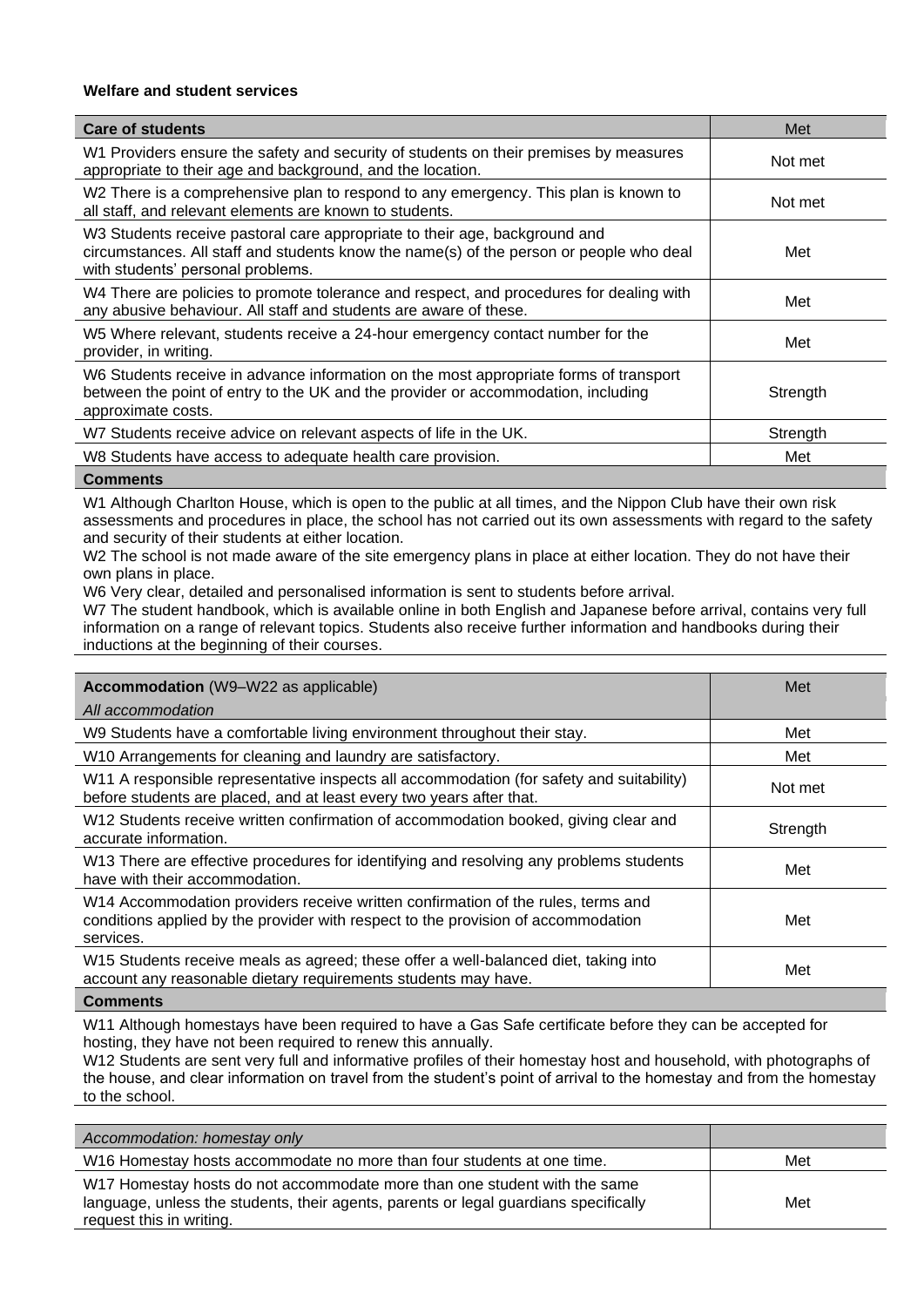| W18 No more than two students share the same bedroom, unless the students, their<br>agents, parents or legal guardians specifically request this in writing. | Met |
|--------------------------------------------------------------------------------------------------------------------------------------------------------------|-----|
| W19 English is the language of communication within the homestay home.                                                                                       | Met |
| W20 Hosts ensure that there is an adult available to receive students on first arrival.                                                                      | Met |
| <b>Comments</b>                                                                                                                                              |     |

All criteria in this area are fully met.

| Accommodation: other                                                                                                                           |     |
|------------------------------------------------------------------------------------------------------------------------------------------------|-----|
| W21 Students receive information about the implications of their living in private rented<br>accommodation and advice in case of difficulties. | Met |
| W22 The provider monitors any other accommodation recommended, and booking and<br>payment arrangements are clear.                              | N/a |
| <b>Comments</b>                                                                                                                                |     |

The applicable criterion in this area is fully met.

| Leisure opportunities                                                                                                                                                      | Met |
|----------------------------------------------------------------------------------------------------------------------------------------------------------------------------|-----|
| W23 Students have appropriate information about and access to social, cultural and<br>sporting events and activities which enhance their experience of studying in the UK. | Met |
| W24 The content of any leisure programme is appropriate to the age and interests of the<br>students.                                                                       | N/a |
| W25 Any leisure programmes are well organised and sufficiently resourced.                                                                                                  | N/a |
| W26 There are effective systems to ensure the health and safety of students on all on-site<br>and off-site activities.                                                     | N/a |
| W27 Staff supervising sporting and leisure activities on or off-site have appropriate<br>experience and training.                                                          | N/a |
| <b>Comments</b>                                                                                                                                                            |     |

The applicable criterion in this area is fully met. There is no organised leisure programme.

## **Declaration of legal and regulatory compliance**

D1 The organisation certifies that it operates at all times in accordance with the declarations in the *Declaration of legal and regulatory compliance*.

The Accreditation Scheme requires accredited providers to comply with all applicable laws and regulations. Providers must take steps to ensure that they are aware of, and comply with, all existing and new legal requirements.

On initial application and annual renewal of accreditation, providers are required to confirm that they are complying with all applicable laws and regulations.

Inspectors will check a random sample of items during inspection, in relation to criterion D1; if they find evidence of a breach of statutory or other legal requirements, the provider will be required to submit evidence of compliance confirmed by the appropriate regulatory body.

Any breach of the law or regulations will be viewed seriously by the Scheme and may result in the withdrawal or withholding of accreditation.

Any sustained breach of the law or regulations which an accredited provider fails upon reasonable notice to remedy will result in accreditation being withdrawn.

## **Comments**

D1 The items sampled were satisfactory.

## **Organisation profile**

| Inspection history                             | Dates/details |
|------------------------------------------------|---------------|
| First inspection                               | October 1996  |
| Last full inspection                           | June 2015     |
| Subsequent spot check (if applicable)          | N/a           |
| Subsequent supplementary check (if applicable) | August 2016   |
| Subsequent interim visit (if applicable)       | N/a           |
| Current accreditation status                   | Accredited    |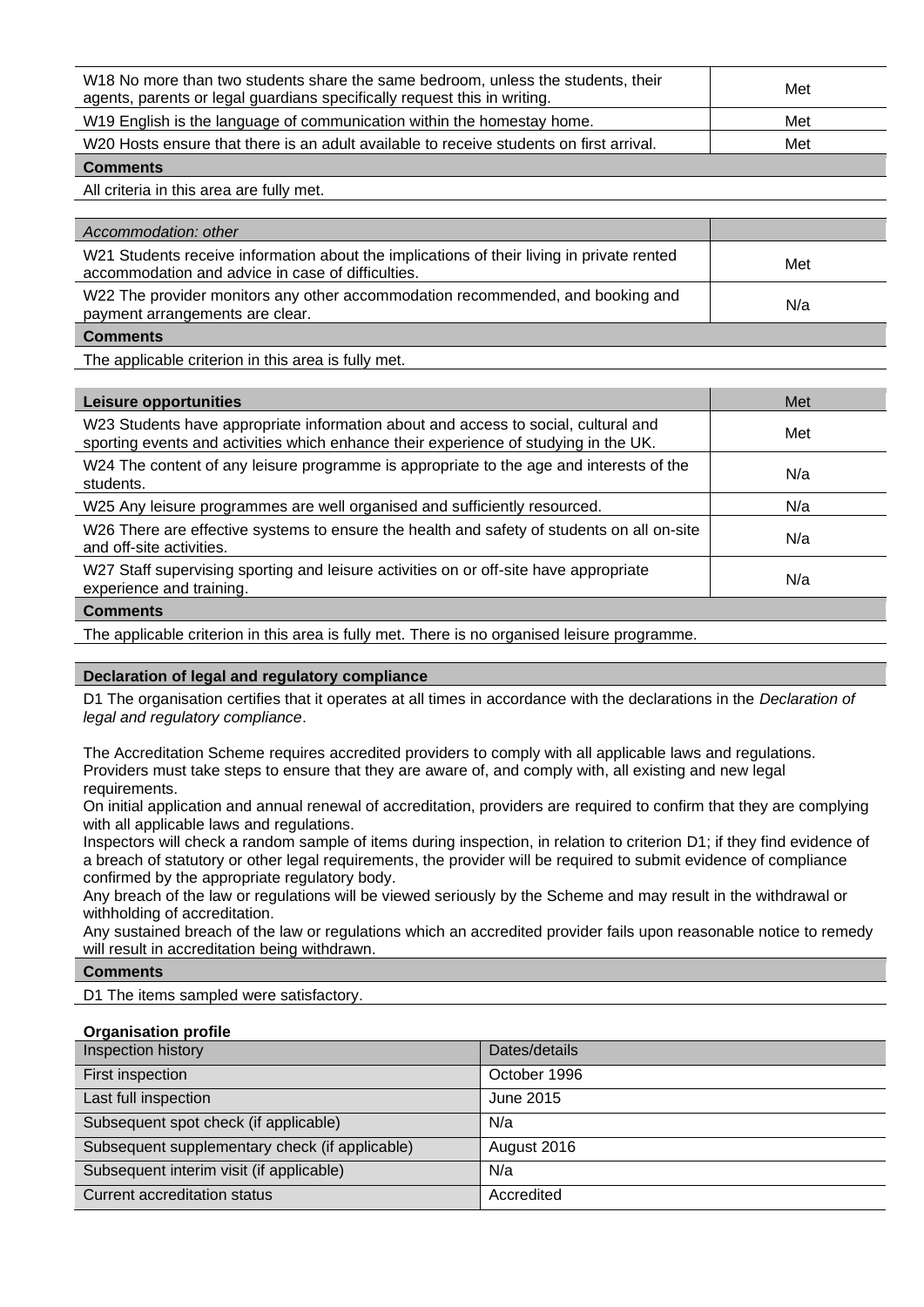| Other related non-accredited activities (in brief) at this<br>centre | Japanese teacher training certificate/diploma courses<br>Japanese as a foreign language course<br>Japanese as a mother tongue course<br>National Examination Centre (GCSE/GCE Japanese)<br>Organising the Council of Japanese Language Learning<br>and the Council of Anglo-Japanese Education and<br>Culture. |
|----------------------------------------------------------------------|----------------------------------------------------------------------------------------------------------------------------------------------------------------------------------------------------------------------------------------------------------------------------------------------------------------|
| Other related accredited schools/centres/affiliates                  | N/a                                                                                                                                                                                                                                                                                                            |
| Other related non-accredited schools/centres/affiliates              | N/a                                                                                                                                                                                                                                                                                                            |

## **Private sector**

| Date of foundation             | April 1989                                                                |
|--------------------------------|---------------------------------------------------------------------------|
| Ownership                      | Name of company: Humanet International Limited<br>Company number: 2519686 |
| Other accreditation/inspection | N/a                                                                       |

## **Premises profile**

| T TURNOUS MURIU                                           |     |
|-----------------------------------------------------------|-----|
| Details of any additional sites in use at the time of the | N/a |
| inspection but not visited                                |     |
| Details of any additional sites not in use at the time of | N/a |
| the inspection and not visited                            |     |

| <b>Student profile</b>                               | At inspection       | In peak week: February<br>(organisation's estimate) |
|------------------------------------------------------|---------------------|-----------------------------------------------------|
| <b>ELT/ESOL students (eligible courses)</b>          | At inspection       | In peak week                                        |
| Full-time ELT (15+ hours per week) 18 years and over | N/a                 | N/a                                                 |
| Full-time ELT (15+ hours per week) aged 16-17 years  | N/a                 | N/a                                                 |
| Full-time ELT (15+ hours per week) aged under 16     | N/a                 | N/a                                                 |
| Part-time ELT aged 18 years and over                 | 11                  | 11                                                  |
| Part-time ELT aged 16-17 years                       | N/a                 | N/a                                                 |
| Part-time ELT aged under 16 years                    | N/a                 | N/a                                                 |
| <b>Overall total ELT/ESOL students shown above</b>   | 11                  | 11                                                  |
| Junior programmes: advertised minimum age            | N/a                 | N/a                                                 |
| Junior programmes: advertised maximum age            | N/a                 | N/a                                                 |
| Junior programmes: predominant nationalities         | N/a                 | N/a                                                 |
| Adult programmes: advertised minimum age             | $18+$               | $18+$                                               |
| Adult programmes: typical age range                  | $20 - 60$           | $20 - 60$                                           |
| Adult programmes: typical length of stay             | 3 weeks to 9 months | 3 weeks to 9 months                                 |
| Adult programmes: predominant nationalities          | Japanese            | Japanese                                            |

| <b>Staff profile</b>                                                                            | At inspection | In peak week<br>(organisation's estimate) |
|-------------------------------------------------------------------------------------------------|---------------|-------------------------------------------|
| Total number of teachers on eligible ELT courses                                                |               |                                           |
| Number teaching ELT 20 hours and over a week                                                    |               |                                           |
| Number teaching ELT under 19 hours a week                                                       |               |                                           |
| Number of academic managers for eligible ELT courses                                            |               |                                           |
| Number of management (non-academic) and<br>administrative staff working on eligible ELT courses |               |                                           |
| Total number of support staff                                                                   |               |                                           |

## **Academic manager qualifications profile**

| Profile at inspection       |                    |
|-----------------------------|--------------------|
| Professional qualifications | Number of academic |
|                             | managers           |
| TEFLQ qualification         |                    |